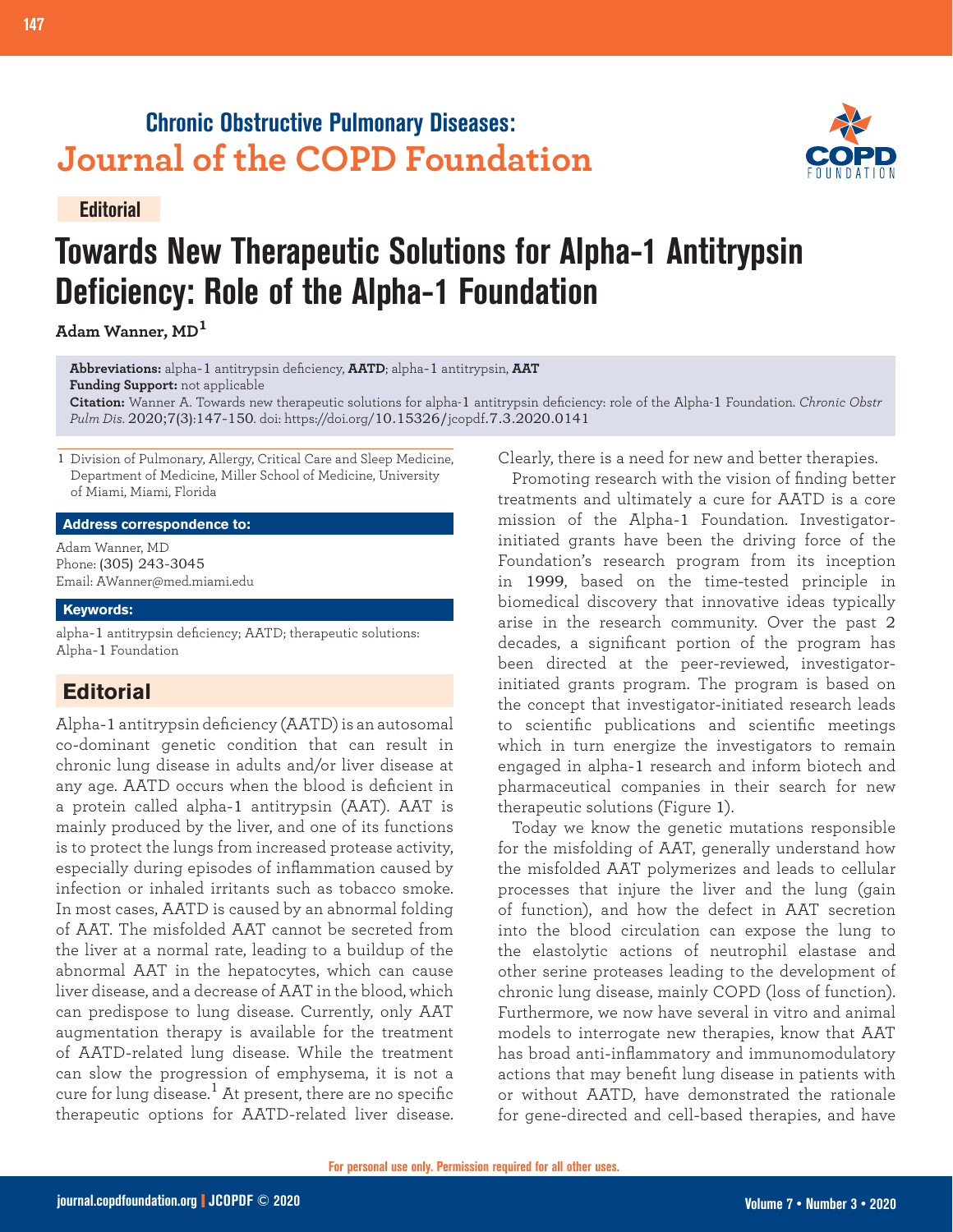



made some inroads into the identification of genetic and environmental modifiers that influence the clinical phenotype in AATD.

This research activity has identified new targets for therapeutic interventions with the potential of controlling or curing the liver and lung disease of AATD. It is likely that future therapeutic research will take 2 directions. One line of investigations will be directed at finding novel drugs, and gene-and cell-based interventions that target the basic defect in AATD; academia and biotech companies are best suited for this. The other area of therapeutic research is the development of new formulations of AAT for augmentation therapy and the search for new sources for AAT using recombinant or transgenic technology.

The proceedings of the 4th International Research Conference on Alpha-1 Antitrypsin, summarized in reviews in this issue of *Chronic Obstructive Pulmonary Diseases: Journal of the COPD Foundation*, reflect some of the progress made towards new diagnostic and therapeutic approaches for AATD-related lung and liver disease, based on a better understanding of the pathogenetic pathways leading to clinical disease. The conference was entitled, "Disease Progression and Therapeutic Options."

Concerning the pathogenesis of liver and lung disease, machine learning was proposed to understand DNA sequence to function to structure transformation in monogenic diseases such as AATD. While this "deep medicine" approach may bear fruit and identify new therapeutic targets in the future, there already exists a solid knowledge base to guide new therapeutic

development. For example, it was reported that hepatic AAT polymer load correlates with hepatic fibrosis stage and long-term clinical outcome. With respect to lung disease, several speakers emphasized the role of inflammatory pathways not directly related to neutrophil elastase/AAT imbalance, the classical paradigm explaining the development of emphysema in AATD. AATD may be associated with an AATD neutrophil phenotype that amplifies neutrophilic inflammation, and enzymes other than serine proteases, pro-inflammatory cytokines and reactive oxygen species may be involved. Such investigations are fueled by the observation that AAT augmentation therapy slows but does not prevent the progression of emphysema.<sup>1</sup>

Another group of presentations addressed the clinical phenotype of AATD-related lung and liver disease. New non-invasive methods to detect and follow the progression of liver disease as well as genetic and environmental modifiers of liver and lung disease were discussed. With respect to specific therapy, only intravenous AAT augmentation for lung disease currently is available. The search for new treatments were reflected by talks that included inhaled AAT and anti-cytokines and antioxidants. While the material covered at the meeting was not allinclusive with respect to the current understanding of the mechanisms and potential therapeutic targets in AATD-related lung and liver disease, the information contained in the individual reviews/summaries should be of interest to the readership of this Journal.

Academic research has brought us to the verge of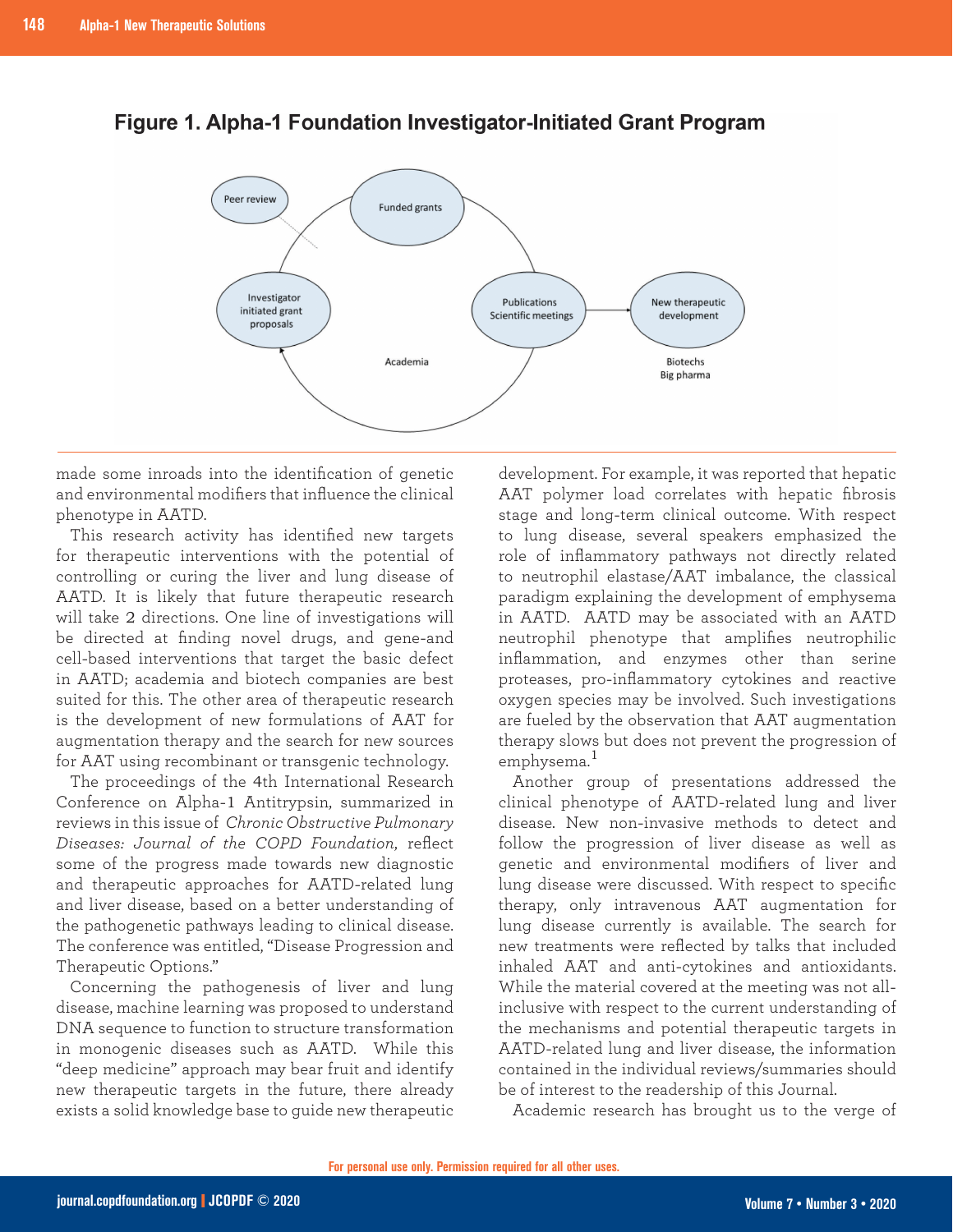finding new treatments for AATD; however, the final step requires the help of the biotech and pharmaceutical industry that has the necessary resources to develop new therapies. Progress has been encouraging. In 2019, there were 15 AATD-directed clinical trials actively recruiting as listed on clinicaltrials.gov, including observational studies involving new formulations, applications and dosing of existing drugs, and most importantly, novel interventions targeting pathways

that previously were identified by basic research to a great extent conducted in academic centers. It remains to be seen how many of these trials will lead to new Food and Drug Administration-approved treatments for AATD. However, the heightened clinical research activity demonstrates the indirect yet critical role of academic research in the quest for more effective therapeutic options in AATD.